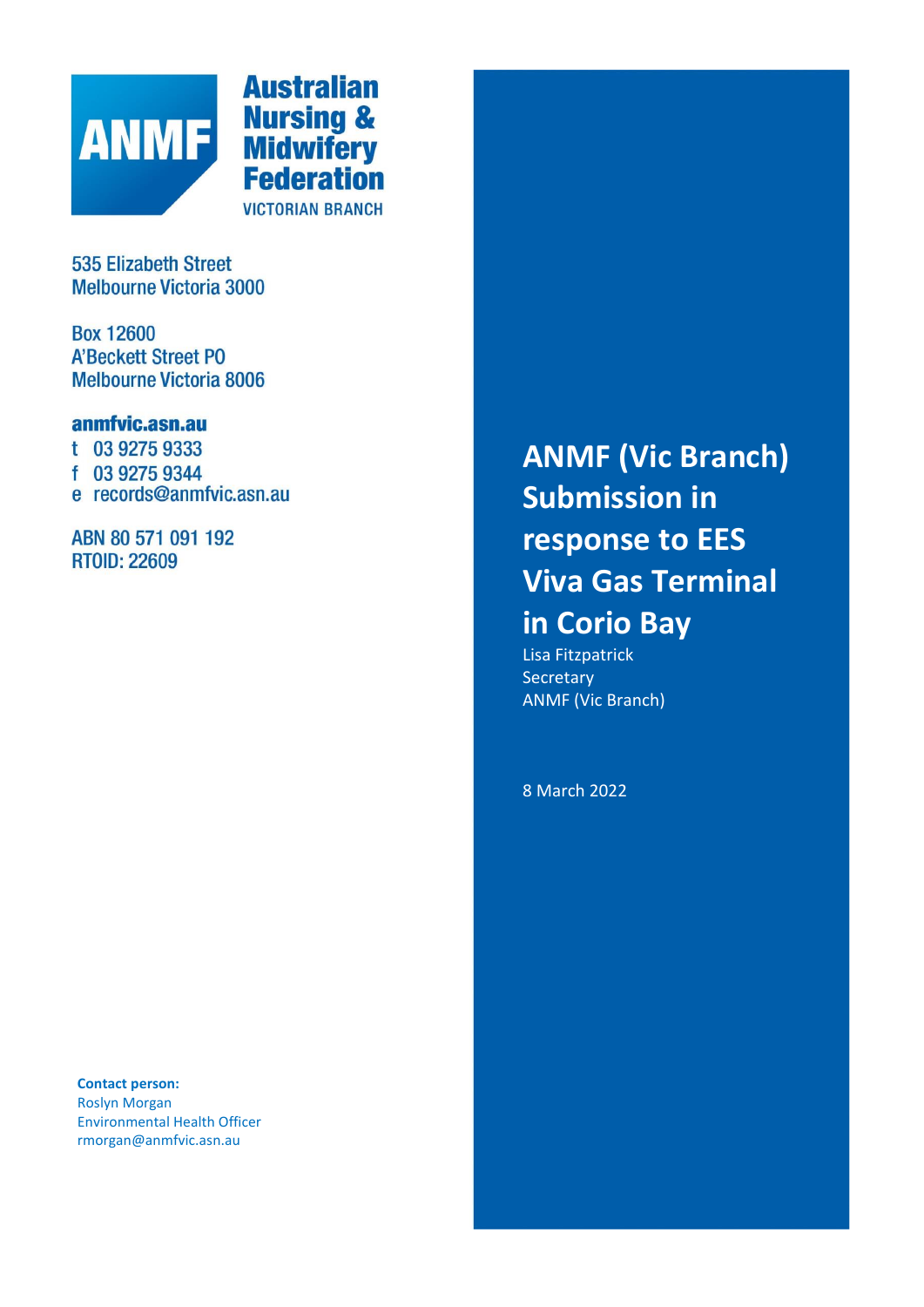## **Australian Nursing and Midwifery Federation (ANMF) Victorian branch, background**

The ANMF is Australia's largest national union and professional nursing and midwifery organisation. ANMF's eight state and territory branches represent the professional, industrial and political interests of more than 300,000 nurses, midwives and carers across the country.

ANMF (Vic Branch) has a membership of over 95 000 comprising nurses, midwives and personal care workers (however titled and working predominantly in the private residential aged care sector). Our members are employed in a range of health services and clinical specialties including hospitals, aged care, community health, mental health, maternal and child health, alcohol and other drug sector, medical clinics, prisons and the Australian Red Cross Blood Service.

The ANMF (Vic Branch) actively promotes action on climate change and environmental sustainability. Nurses, midwives and carers see daily the ways in which the community's health is inextricably linked to the health of our environment. Negative health impacts of climate change and environmental degradation affect the key social determinants of health and damage social and community structures. These negative health impacts in turn increase pressure on already burdened health services and our members.

ANMF (Vic Branch) welcomes the opportunity to submit to the Inquiry and Advisory Committee considering the environmental effects of the proposed Viva Energy Gas Terminal Project. We have been approached by members working and living in the Geelong region. Member concerns are welcomed, respected, and incorporated into this submission.

Our summary position is simple, Victoria must plan for a future without gas and ANMF (Vic Branch) does not support the Viva Energy Gas Terminal Project.

## **Fossil Fuels and Health**

## **Climate change**

The burning of fossil fuels has been deemed the primary cause of current climate change, altering the Earth's ecosystem and causing human and environmental health problems.<sup>1</sup>

The role of methane in global warming is increasingly recognised. Methane is a powerful greenhouse gas with a 100-year global warming potential 28-34 times that of carbon dioxide. Measured over a 20 year period, that ratio grows to 84-86 times.<sup>2</sup> The EES operational projection for this terminal is 20 years.<sup>3</sup>

<sup>1</sup> https://ugc.berkeley.edu/background-content/burning-of-fossil-fuels/

<sup>2</sup>

https://unece.org/challenge#:~:text=Methane%20is%20a%20powerful%20greenhouses,are%20due%20to%20human%20a ctivities.

<sup>3</sup> VIVA Energy Gas Terminal Project, Environmental Effects Statement summary document, p.8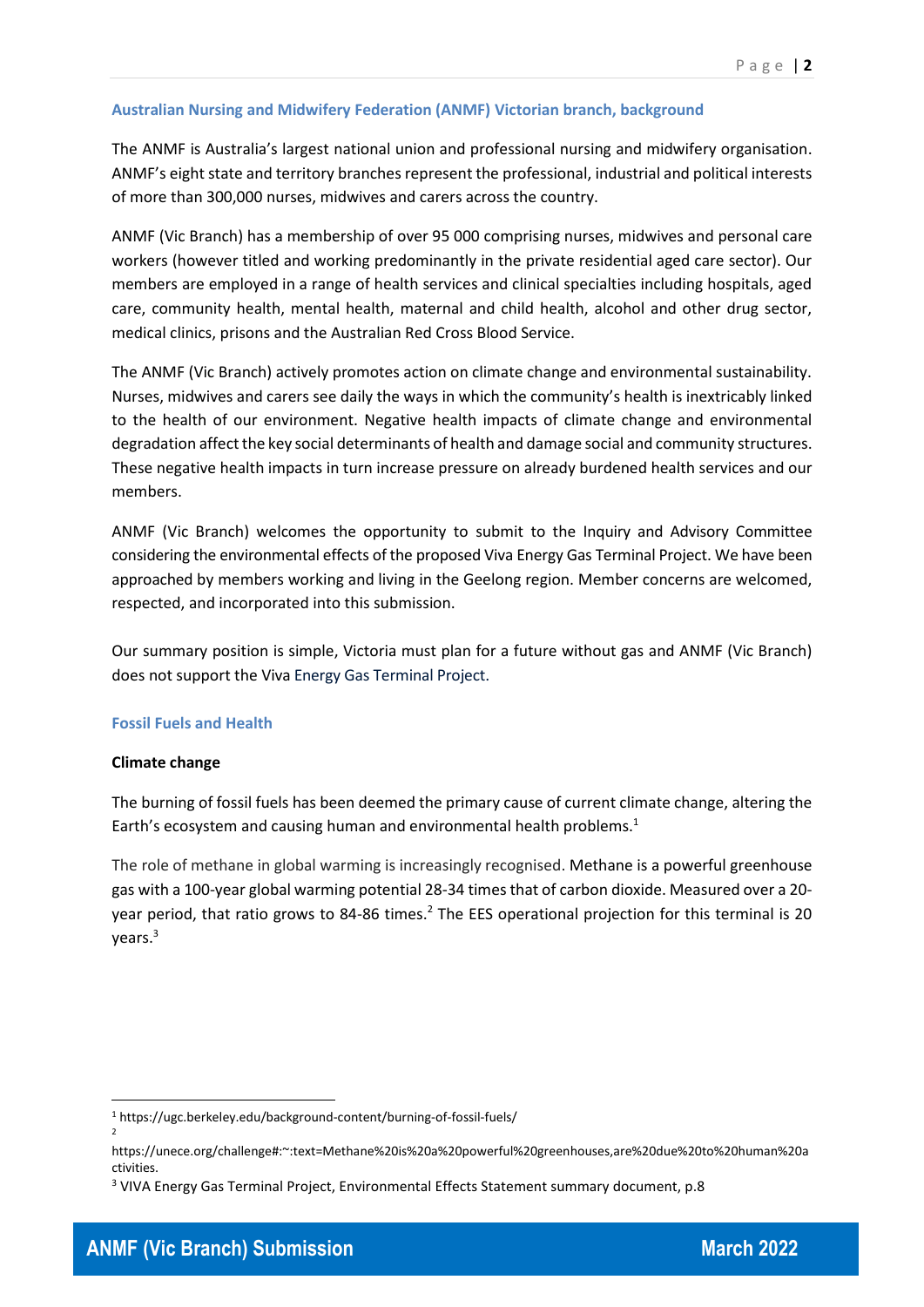Fugitive methane emissions in the gas supply chain only need to be at [3.1% to make gas a worse](https://www.bloomberg.com/news/articles/2020-01-23/gas-exports-have-dirty-secret-a-carbon-footprint-rivaling-coal-s)  [emitter than coal.](https://www.bloomberg.com/news/articles/2020-01-23/gas-exports-have-dirty-secret-a-carbon-footprint-rivaling-coal-s) In 2019, the venting and flaring of methane accounted for a minimum of 6% of Australia's emissions<sup>4</sup>

In addition to the danger that gas adds to the climate crises in production and fugitive emissions, a recent study, found that gas stoves bleed methane into the atmosphere even when they are not in use<sup>5</sup>. This makes gas a bigger contributor to the climate crisis than previously understood.

## **Air quality**

Research indicates that Victorians spend most of their time indoors, making indoor air pollutants an important risk factor for people's health.<sup>6</sup> Homes with gas stoves have been found to have nitrogen dioxide NO2 concentrations 50– 400 per cent higher than homes with electric stoves, leaving households relying on rangehoods of varying efficiency.<sup>7</sup>

A 2018 study led by University of Queensland researcher Luke Knibbs found that around 12 per cent of childhood asthma around the country can be contributed to gas cooking.<sup>8</sup>

### **Global warnings**

- 1. United Nations Environment Programme 2019 report<sup>9</sup> showed planned global production of coal, oil and gas would see the world far exceed the Paris Agreement targets.
- 2. International Energy Agency (IEA) Net Zero by 2050 report released 2021<sup>10</sup> warns investors must avoid funding any new oil and gas fields for the world to achieve the Paris Agreement's goal of limiting global temperature rises to 1.5 degrees. Fatih Birol, the IEA's executive director stated *"If governments are serious about the climate crisis, there can be no new investments in oil, gas and coal, from now – from this year."* And observed, *"a growing gap between the rhetoric [from governments] and the reality.<sup>11</sup> "*
- *3.* United Nations secretary-general Antonio Guterres said scientific warnings, such as those contained in the IPCC Working Group 1 Report about the dramatic effect of human-induced climate change *"must sound a death knell"* for all fossil fuels *"before they destroy our planet".<sup>12</sup>*

8 [Gas stoves and damp houses increase Aussie asthma rates -](https://medicine.uq.edu.au/article/2018/04/gas-stoves-and-damp-houses-increase-aussie-asthma-rates) Faculty of Medicine - University of Queensland (uq.edu.au) <sup>9</sup> <http://productiongap.org/wp-content/uploads/2019/11/Production-Gap-Report-2019-Executive-Summary.pdf>

<sup>4</sup> <https://theconversation.com/scott-morrisons-gas-transition-plan-is-a-dangerous-road-to-nowhere-130951>

<sup>5</sup> [Study finds gas stoves are a large contributor to climate crisis | World Economic Forum \(weforum.org\)](https://www.weforum.org/agenda/2022/02/gas-stoves-climate-change-study-methane/)

<sup>6</sup> https://www.betterhealth.vic.gov.au/health/healthyliving/air-pollution

<sup>7</sup> https://thefifthestate.com.au/innovation/residential‐2/cooking‐with‐gas‐bad‐for‐the‐planet‐and‐bad‐foryour‐ health/

<sup>10</sup> [Net Zero by 2050](https://www.iea.org/reports/net-zero-by-2050) - Analysis - IEA

<sup>11</sup> No new oil, gas or coal development if world is to reach net zero by 2050, says world energy body | Fossil fuels | The [Guardian](https://www.theguardian.com/environment/2021/may/18/no-new-investment-in-fossil-fuels-demands-top-energy-economist)

<sup>&</sup>lt;sup>12</sup> ['Death knell for coal': Reactions to the U.N. climate report | Reuters](https://www.reuters.com/business/environment/what-they-said-about-code-red-un-climate-science-report-2021-08-09/)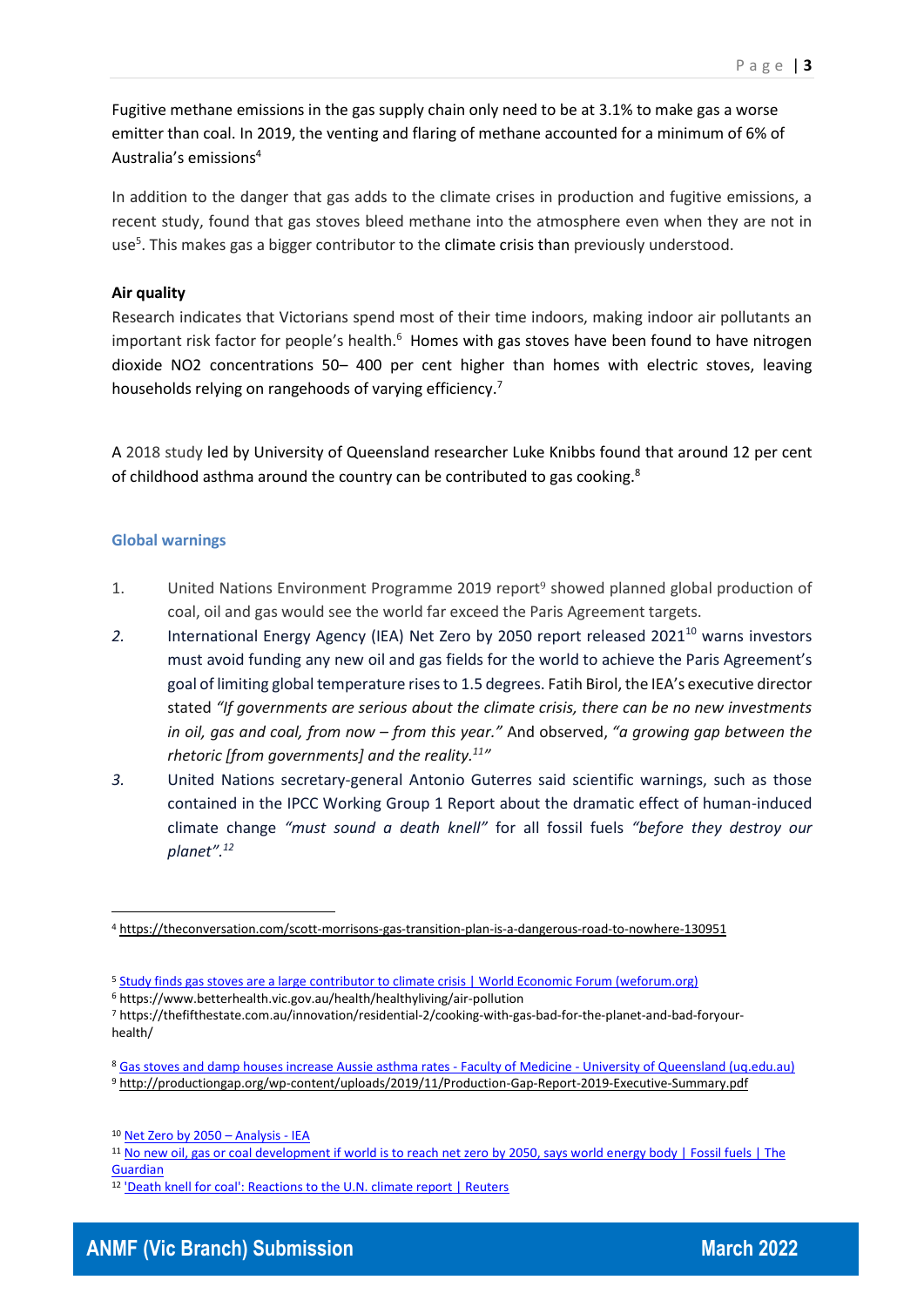- 4. The 2021 Climate Analytics report, *Why gas is the new coal*, <sup>13</sup> found that gas was the largest source of carbon dioxide emissions increase in the past decade. According to the report, if the world is to avert a disastrous 1.5C of global heating, the use of gas should already be in decline. However, gas is projected to cause 70% of the fossil CO2 emissions increase by 2030 under current policies.
- *5.* A report, led by Prof Kevin Anderson from the Tyndall Centre for Climate Change Research at Manchester University, states that we must rapidly shift away from a fossil fuel economy. "*Wealthy countries such as the UK, US and Australia have until 2034 to stop all oil and gas production to give the world a 50% chance of preventing devastating climate breakdown,*  while the poorest nations that are also heavily reliant on fossil fuels should be given until *2050." 14*

## **The international Council of Nurses**

The international Council of Nurses has called on governments to *"reduce the risks they are expected to face from climate change by making choices in how they advance technology and industry and make investments in infrastructure and public policies that have less environmental impact.<sup>15</sup> "*

# **ANMF (Vic Branch) endorsement of the School Strike4Climate (SS4C) movement**

A 2019 ANMF (Vic Branch) Union solidarity motion with the School Strike4Climate movement states recognition of climate change as an existential threat and global emergency (IPCC 2018) that requires immediate and wide-reaching action within the next decade to avoid disaster. ANMF (Vic Branch) has endorsed the SS4C demands for:

- 1. Net zero by 2030 which means no new coal, oil or gas projects including the Adani mine
- 2. 100% renewable energy generations and exports by 2030
- 3. Funding a just transition and job creation for all fossil-fuel workers and their communities

VIVA have entered into an agreement with Woodside, enabling Woodside to supply and regasify LNG to the east coast Australia market, exclusively using the proposed VIVA gas terminal in Geelong.<sup>16</sup> Woodside's Scarborough gas project has been labelled Australia's biggest new fossil fuel investment in nearly a decade and would emit millions of tonnes of greenhouse gas annually at a time when countries are being urged to decarbonise.<sup>17</sup>

Investment in gas infrastructure will result in a prolonged exit from fossil fuels, delayed transition to renewables, resource diversion and stranded assets.

<sup>&</sup>lt;sup>13</sup> Microsoft Word - [Gas\\_Is\\_New\\_Coal\\_Nov\\_2021.docx \(climateanalytics.org\)](https://climateanalytics.org/media/gas_is_new_coal_nov_2021_1_1.pdf)

<sup>14</sup> https://www.theguardian.com/environment/2022/mar/22/rich-countries-must-stop-producing-oil-and-gas-by-2034 says-study?utm\_source=News+Wrap&utm\_campaign=4009ed2cad-

EMAIL\_CAMPAIGN\_2018\_01\_24\_COPY\_138&utm\_medium=email&utm\_term=0\_4d9b03d80b-4009ed2cad-297451660&mc\_cid=4009ed2cad&mc\_eid=3cc6f51ce5

<sup>15</sup> International Council of Nurses Position Statement: Nurses, climate change and health, last accessed 23.3.2022 <sup>16</sup> https://www.vivaenergy.com.au/media/news/2021/mou-agreed-with-woodside-to-progress-lng-regasification-

agreement-viva-energy-signs-heads-of-agreement-for-fsru

<sup>17</sup> https://www.abc.net.au/news/2021-11-22/woodside-scarborough-gas-project-under-

fire/100570746#:~:text=The%20project%20%E2%80%94%20which%20has%20been,gas%20would%20go%20for%20proces sing.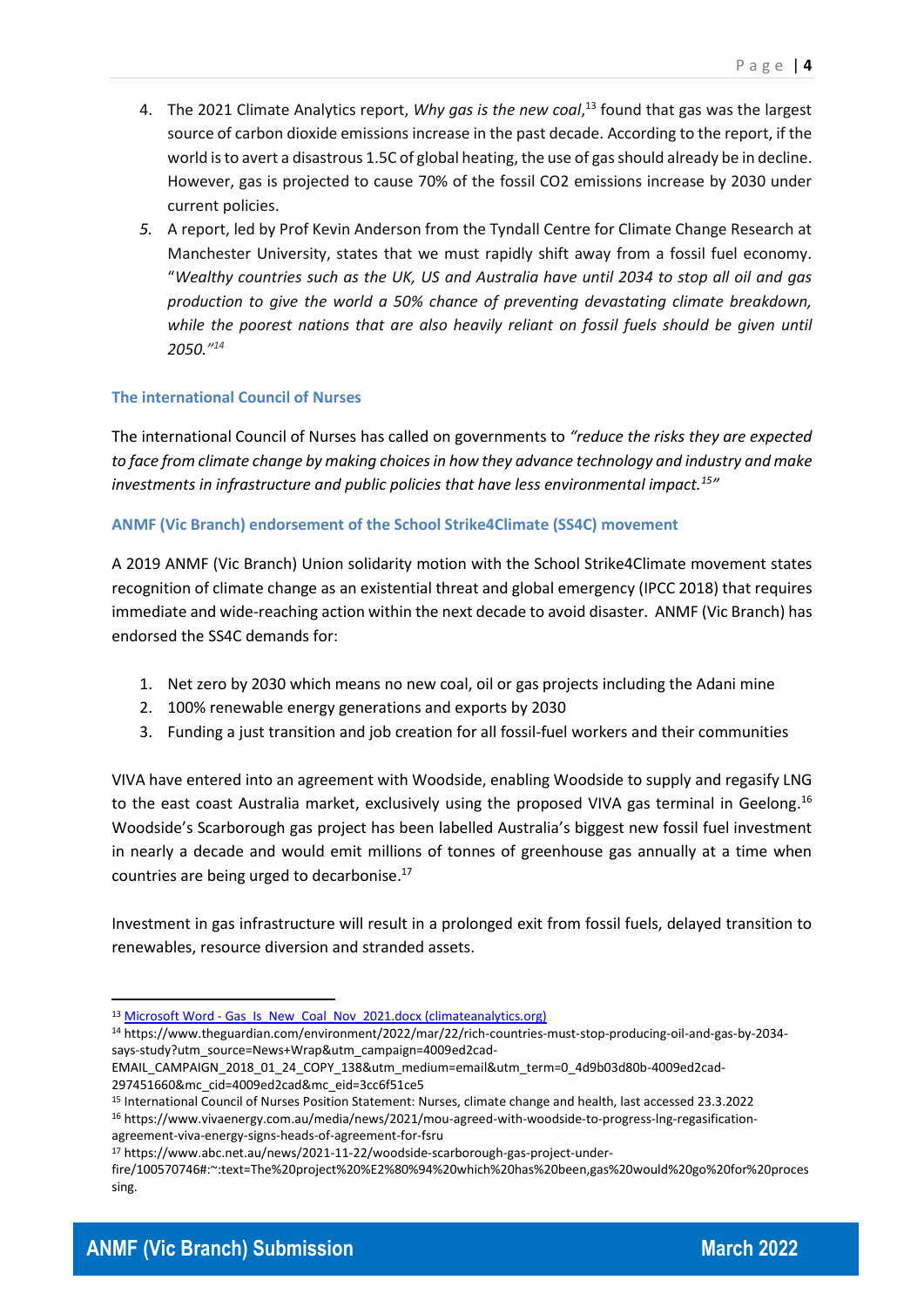## **An alternative to the Federal government gas fired "recovery."**

Shifting away from fossil fuels and associated infrastructure stands in stark contrast with the federal government position of *"a gas-fired recovery"* and *"building a robust gas industry. <sup>18</sup>"* Even while Australian states struggle to recover from fires and floods, Angus Taylor has announced an additional \$50.4 million in subsidies to the gas industry to support the construction of more gas infrastructure.<sup>19</sup>

This subsidy is to an industry:

- 1. Whose exporters are accused of *"failing to live up to a promise they would maintain sufficient*  local supply.<sup>"20</sup> Instead, Australia consistently ranks first, second or third as the world's largest exporter of natural gas even while some caution domestic gas shortfall.<sup>21</sup>
- 2. Who are already heavily subsidized. Fossil fuel subsidies cost Australians a staggering \$10.3 billion in the financial year of 2020-21, more than we spend on the Australian army. Coal, oil and gas companies in Australia give the impression that they are major contributors to the Australian economy, but research shows that they are major recipients of government funds. 22

Just as Australian states needed to take the lead in declaring 2050 zero emission targets, so too should they with accelerating transition away from fossil fuel dependency, including gas reliance.

### **More gas does not mean cheaper prices.**

An August 2020, an Australian Competition and Consumer Commission (ACCC) report showed that 18 LNG shipments, equal to 10 per cent of annual east coast demand, was sold *at "prices substantially below domestic gas price offers".* Santos and Origin have been accused of preferring *"to export gas for less than they can sell it for in Australia, rather than reduce prices to Australian customers.<sup>23</sup> "*

The gas industry will take any opportunity to maximise profits. This includes opening up new supply, developing new export markets, and mining harder to get more expensive unconventional coal seam gas for domestic market without genuine regard for domestic provision and equitable pricing.<sup>24</sup>

Natural gas and coal are often pitched as more reliable fuels for power generation than renewables. This can lead to [supporti](https://ieefa.org/ieefa-emerging-asias-unrealistic-lng-to-power-project-pipeline-threatens-macroeconomic-and-financial-stability/)ng new fossil fuel infrastructure—power plants, pipelines and import

EMAIL\_CAMPAIGN\_2018\_01\_24\_COPY\_138&utm\_medium=email&utm\_term=0\_4d9b03d80b-4009ed2cad-297451660&mc\_cid=4009ed2cad&mc\_eid=3cc6f51ce5

<sup>20</sup> https://www.brisbanetimes.com.au/business/companies/outlook-concerning-accc-warns-of-looming-gas-crunch-foreast-coast-20220322-p5a6tl.html?utm\_source=News+Wrap&utm\_campaign=4009ed2cad-

<sup>18</sup> [Gas-fired recovery | Prime Minister of Australia \(pm.gov.au\)](https://www.pm.gov.au/media/gas-fired-recovery)

<sup>19</sup> https://reneweconomy.com.au/taylors-latest-50m-gas-subsidy-splurge-deplored-as-slap-in-the-face-for-floodvictims?utm\_source=News+Wrap&utm\_campaign=4009ed2cad-

EMAIL\_CAMPAIGN\_2018\_01\_24\_COPY\_138&utm\_medium=email&utm\_term=0\_4d9b03d80b-4009ed2cad-297451660&mc\_cid=4009ed2cad&mc\_eid=3cc6f51ce5

<sup>&</sup>lt;sup>21</sup> https://www.advanceaustralia.org.au/australia\_the\_world\_s\_biggest\_gas\_exporter\_faces\_domestic\_gas\_shortage <sup>22</sup> https://australiainstitute.org.au/post/australian-fossil-fuel-subsidies-hit-10-3-billion-in-2020-21/

<sup>23</sup> https://australiainstitute.org.au/post/australia-is-about-to-get-ripped-off-by-the-gas-industry-and-its-not-the-first-time/ <sup>24</sup> [https://australiainstitute.org.au/post/australia-is-about-to-get-ripped-off-by-the-gas-industry-and-its-not-the-first-time/;](https://australiainstitute.org.au/post/australia-is-about-to-get-ripped-off-by-the-gas-industry-and-its-not-the-first-time/)  https://www.abc.net.au/news/2020-02-12/coal-seam-gas-import-or-mining-will-not-guarantee-lower-prices/11954268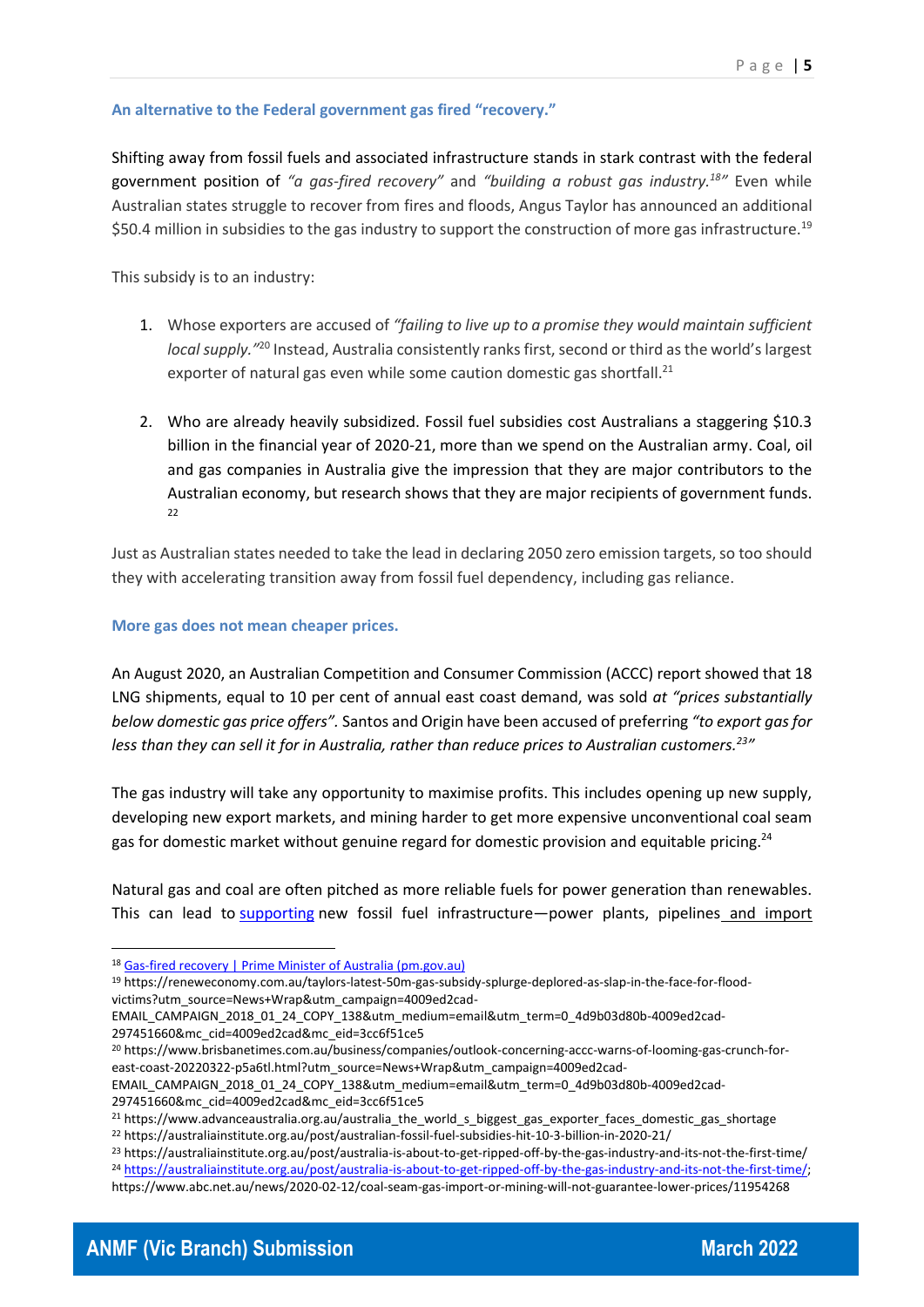terminals. This only increases dependency on fossil fuels and makes those economies more vulnerable to disruptions in global commodity markets.<sup>25</sup>

The current world situation is that Europe is heading into a very cold winter with questionable access to traditional gas supplies from Russia. The Australian resources minister, Keith Pitt, has already flagged Australia as *"a leading and reliable global exporter of LNG… ready to assist."<sup>26</sup>* Meantime, global LNG prices are expected to remain elevated and volatile.<sup>27</sup>

The VIVA EES describes their *"long term"* vision to *"transform the Geelong Refinery into an Energy Hub.<sup>28</sup> "* Rather than perpetuating a fossil fuel hub and dependency, Australia has everything we need to take the lead and become a renewable energy export superpower. We have the winning combination of endless sunshine, plenty of space, powerful winds, world-class expertise and strong trade relationships.<sup>29</sup> Domestic renewables represent a crucial hedge against the volatility of globally traded fossil fuels and, unlike the constantly fluctuating cost of fossil fuels, have demonstrated consistently lower costs over time.<sup>30</sup>

# **Summary of the VIVA proposal:<sup>31</sup>**

The VIVA project comprises the development of a gas terminal using a ship known as a floating storage and regasification unit (FSRU) at Refinery Pier in Corio Bay, adjacent to Viva Energy's Geelong Refinery.

The project would bring natural gas from other parts of the country and overseas to meet southeastern Australian gas market demand.

## **Key components of the project:**

- a. Extension of the existing Refinery Pier.
- b. Localised dredging, and deposition of dredged sediment at the existing Point Wilson dredged material ground.
- c. The FSRU continuously moored at the new berth, which would receive liquefied natural gas (LNG) from visiting LNG carriers, store and convert the LNG into natural gas when needed.
- d. A treatment facility located within the Geelong Refinery site where odorant and nitrogen (when required) is added.
- e. A 7-kilometre pipeline to transfer the gas from the FSRU to the Southwest pipeline connection point at Lara, comprising a 3-kilometre aboveground section and a 4-kilometre underground section.

<sup>25</sup> https://ieefa.org/ieefa-russia-ukraine-conflict-adds-impetus-to-asias-energy-transition/

<sup>26</sup> https://www.theguardian.com/world/2022/jan/26/australia-could-send-extra-gas-to-europe-as-russia-cuts-suppliesdue-to-ukraine-tensions

<sup>27</sup> https://ieefa.org/ieefa-russia-ukraine-conflict-adds-impetus-to-asias-energy-transition/

<sup>&</sup>lt;sup>28</sup> VIVA Energy Gas Terminal Project, Environmental Effects Statement summary document, p.5

<sup>29</sup> https://www.wwf.org.au/what-we-do/climate/renewables

<sup>30</sup> https://ieefa.org/ieefa-russia-ukraine-conflict-adds-impetus-to-asias-energy-transition/

<sup>31</sup> [Viva Energy Gas Terminal Project \(planning.vic.gov.au\)](https://www.planning.vic.gov.au/environment-assessment/browse-projects/projects/viva-energy-gas-terminal-project)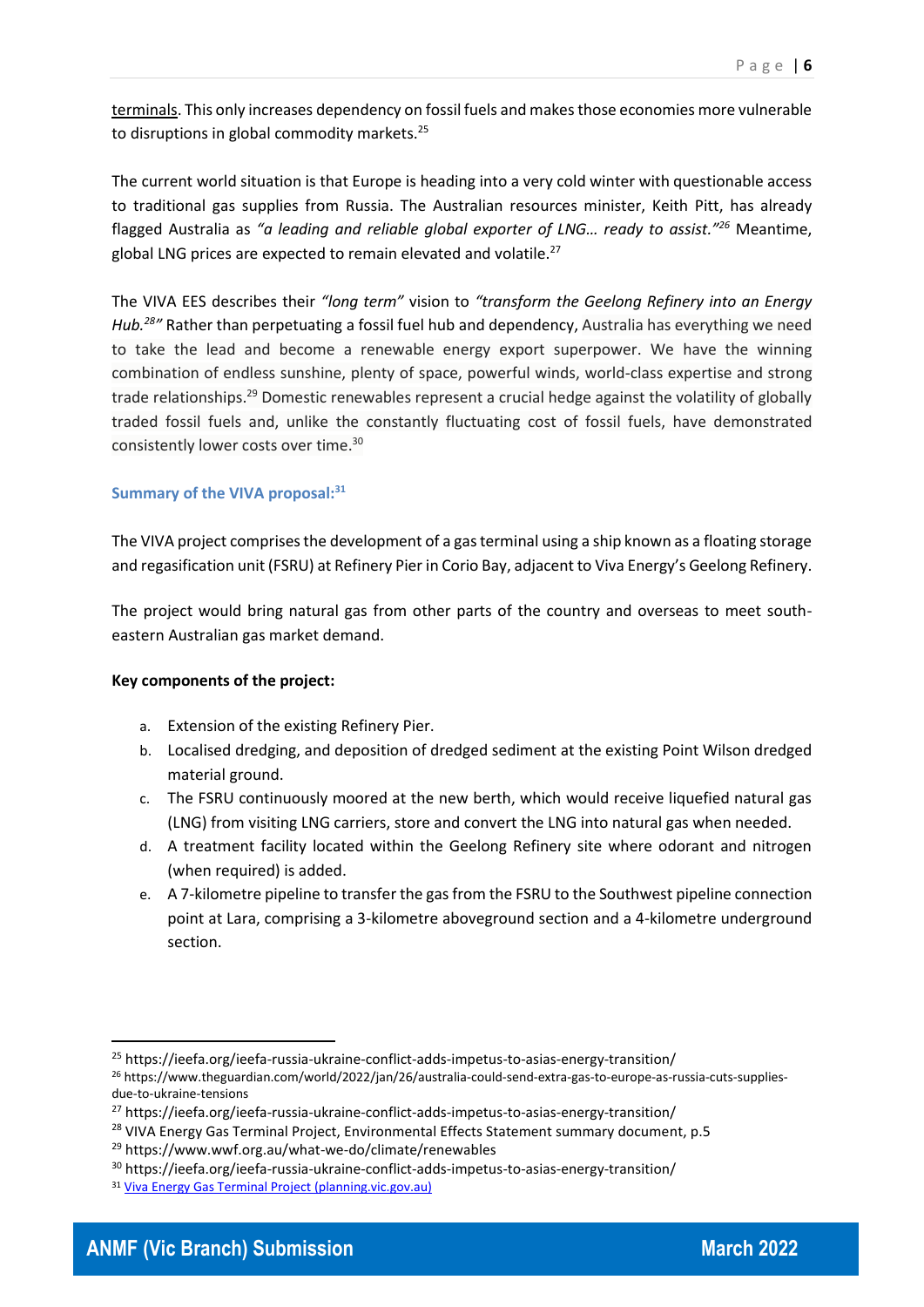## **Questionable emissions accounting from VIVA**

[Environment Victoria](https://environmentvictoria.org.au/2022/02/28/viva-energy-accused-of-climate-accounting-trick-as-geelong-gas-terminal-emissions-significantly-underreported/) have found a massive discrepancy with the carbon emissions that VIVA claim in their Environment Effect Statement (EES) that the project will generate. AGL's failed gas import terminal proposal's emissions were nine times larger, because they followed the internationally recognised standard for accounting for carbon emissions. VIVA is instead using 'creative counting' to arrive at their lower figure by excluding the emissions of transporting the gas to Geelong.<sup>32</sup>

### **What do the people want?**

Gas-related survey data from the Australia Institute's *Climate of the Nation 2020* found only 12% of Australians would prefer Australia's economic recovery to be primarily powered by gas, compared with 59% who prefer it to be powered by investment in renewables. The popularity of a renewablesled recovery was consistent across all states, genders, ages and voting intentions.<sup>33</sup>

### **ANMF (Vic Branch) members are specific in their ambition for the Geelong region.**

*'Geelong should be a hub for renewables, not gas. We've got the infrastructure, skilled workforce and proud manufacturing heritage to position our region as the place for the rapidly growing clean energy industry…. Instead of relying on old technologies, there needs to be urgent focus on implementing and enhancing existing opportunities such as electrification initiatives using renewable electricity instead of gas. Household gas appliances can be replaced with electric appliances that are cheaper, cleaner and safer to run.'*

#### **Jobs and renewable energy opportunity**

There are active sustainability groups in the Geelong region with renewables ambition. The Community Power Hub Barwon South West (CPH BSW) is one of seven Community Power Hubs across Victoria, administered by Geelong Sustainability and funded by Sustainability Victoria. The Community Power Hub is improving accessibility and involvement in community renewable energy projects across the Barwon South West region, with the aim of reducing carbon emissions and helping transition to a clean energy future.

The Geelong Renewables Not Gas (GRNG) group has developed a Roadmap to Zero Emissions Geelong [region Jobs analysis,](https://protect-au.mimecast.com/s/Acu9Cvl0KKf5N1AIoIbgm?domain=geelongrenewablesnotgas.org/)<sup>34</sup> building on the Million Jobs Plan, by Beyond Zero Emissions. The report shows the 14 000 + employment opportunities that exist for the Geelong region if action is taken to transition the economy to zero emissions. In contrast to this, the VIVA gas terminal only identifies 150-200 jobs in construction with only 50-70 ongoing<sup>35</sup>. Overall, it lacks community benefit while creating additional risk.

<sup>32</sup> https://geelongrenewablesnotgas.org/viva-energy-accused-of-climate-accounting-trick-as-geelong-gas-terminalemissions-significantly-underreported/

<sup>33</sup> https://australiainstitute.org.au/wp-content/uploads/2020/12/Climate-of-the-Nation-2020-cover-WEB.pdf

<sup>34</sup> http://geelongrenewablesnotgas.org/zero-emissions-jobs-for-geelong/

<sup>&</sup>lt;sup>35</sup> VIVA Energy Gas Terminal Project, Environmental Effects Statement summary document, p.5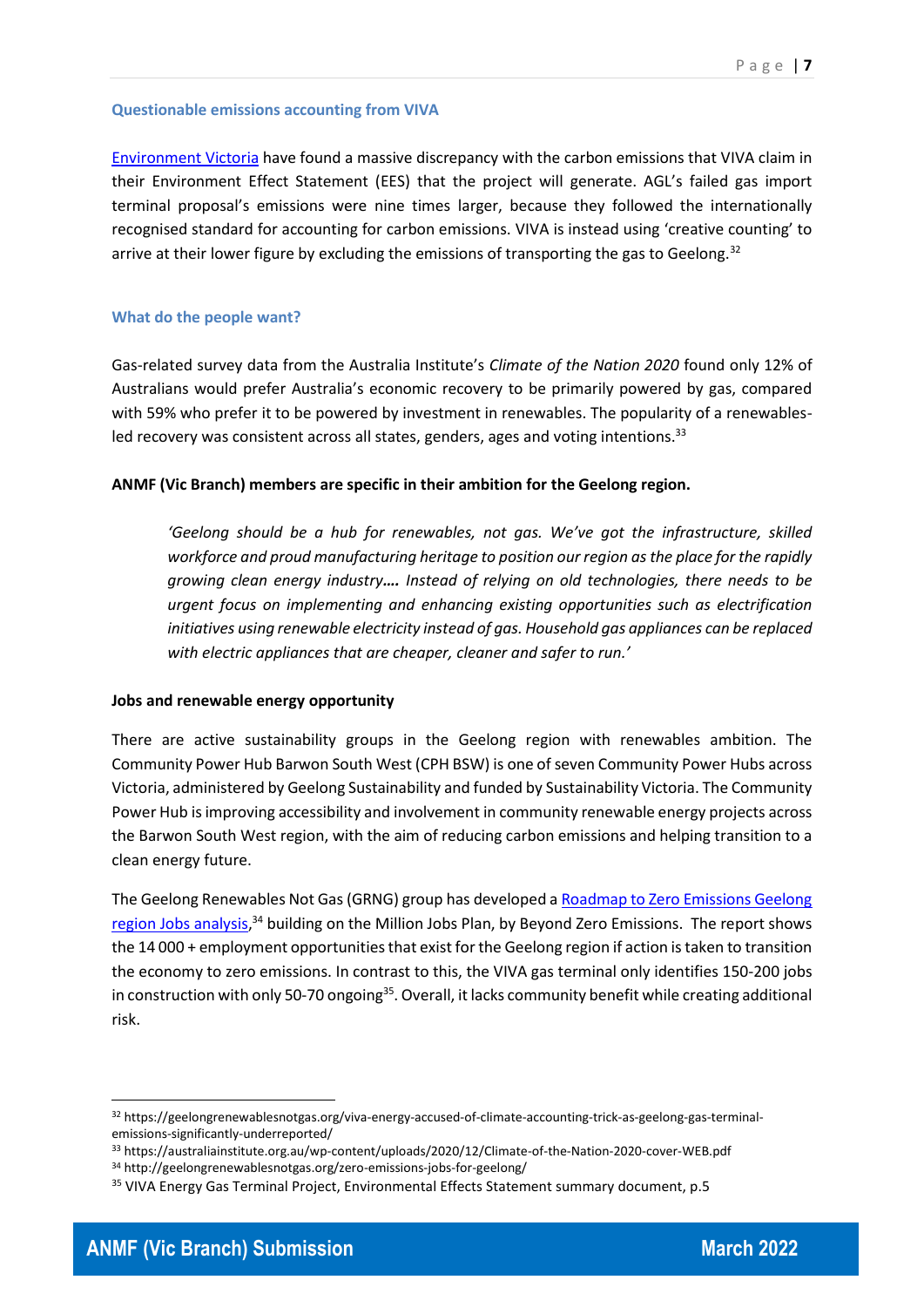Recently the Berrybank Wind farm was launched, proudly featured in the Premier's media announcements. This large-scale renewable energy project has the potential to generate enough energy to power every home in greater Geelong while supporting more than 280 jobs during construction.

ANMF (Vic Branch) also recalls the green dialysis work that has been done in Barwon Health that our members participated in to harvest dialysis water for reuse.<sup>36</sup>

## **Concerns expressed by ANMF (Vic Branch) members:**

1. The role that fossil fuels, including gas, play in climate change:

Gas is a dangerous and polluting fuel that contributes to the climate crisis. LNG is Methane, which can be even worse for the climate than coal because it leaks into the atmosphere. This leaked gas traps more warmth, increasing our risks of severe heat, drought, bushfires and sealevel rise.

2. Proximity to households with risk of accident or terrorist attack:

The EES document contains that it will have few impacts to land holders.  $37$  It is the nature of many accidents that they were unforeseen and can happen despite best engineering and procedures. Incidents or terrorist attacks may occur anywhere along the route. LNG is hazardous by nature, being a 95% flammable methane gas. Not only is a transiting tanker easy to attack, risks multiply due to the proximity of other major hazard facilities including the VIVA refinery and a chemical import terminal at the end of the pier.

According to the Australian Government National Terrorism Threat Advisory System, last checked March 30<sup>th</sup> 2022, Australia's current national terrorism threat level is PROBABLE. "Credible intelligence, assessed by our security agencies, indicates that individuals or groups have the intent and capability to conduct a terrorist attack in Australia…explosives remain a favoured terrorist attack weapon."<sup>38</sup>

There is precedent for this type of attack. The Limburg, in 2002 was hit by a small explosive laden dingy, releasing over 14 million litres of crude oil into the ocean which caught fire. Fortunately, this attack occurred in a remote location about 5km from the terminal, and while it did not impact the public, a crew-member was killed and a number injured.<sup>39</sup>

The Geelong Renewables Not Gas (GRNG) also express concern about the significant safety risks of managing LNG near built up areas and point to a study commissioned by the US Department of Energy which identified three hazard zones around LNG tankers:

<sup>36</sup> https://www.greendialysis.org/

<sup>&</sup>lt;sup>37</sup> VIVA Energy Gas Terminal Project, Environmental Effects Statement summary document, p.5

<sup>38</sup> https://www.nationalsecurity.gov.au/national-threat-level/current-national-terrorism-threat-level

<sup>39</sup> https://geelongrenewablesnotgas.org/the-threat/safety-risks/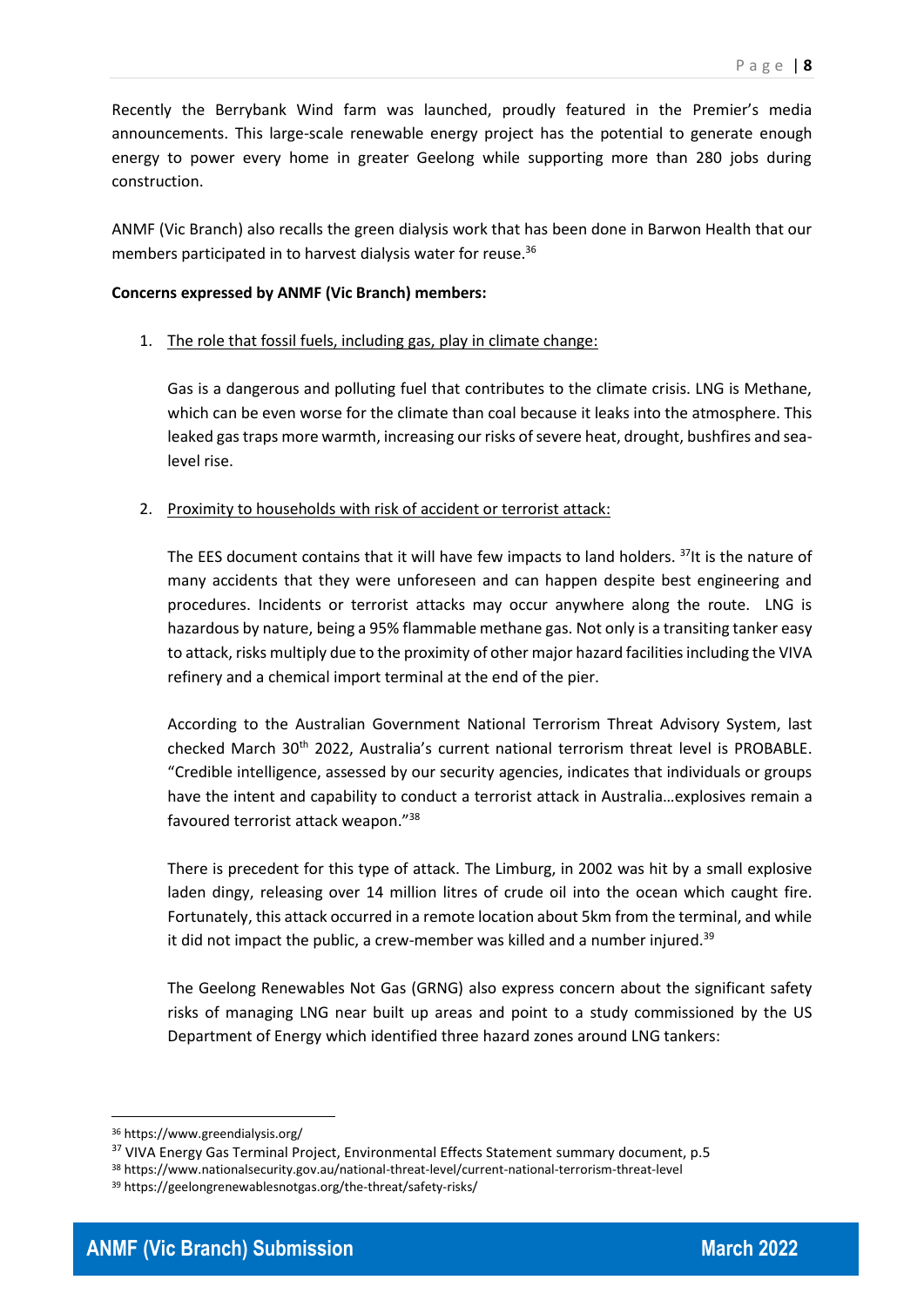**Zone 1**: within 500m. Significant chance of fatality for people with instantaneous exposure (due to fire, asphyxiation or freezing).

**Zone 2**: within 1.6km. Possibility that extended exposure would result in fatality

**Zone 3**: within 3.5km. Possibility of burns in the event that a vapour cloud extends into this zone and ignites.

GRNG state that at least 20,000 residents live within 3**.**5km of the import terminal and tanker routes.

There will be need for substantial safety training for those within project vicinity. Business and industry can be provided this through WorkSafe Victoria. What safety training will be provided to residents, and who has ownership for delivery? Concern has been expressed that this may also impact on home, business and personal insurances.

3. Environmental damage:

Members label floating gas terminals as a *"threat to marine life and fishing."* The Victorian government has already rejected a gas terminal in Westernport Bay because of *"unacceptable risks"* to the marine environment.

There are concerns around local impacts like dredging the Bay, disturbing toxic sediments, and the impact of chlorine on the seagrasses and habitat. Seagrasses play a critical role *supporting* ecosystems and providing food and shelter for a rich assemblage of marine life.

The nearby internationally recognised Ramsar Wetlands are home to migratory birds whose instinctual patterns may be at risk from the  $24/7$  project illumination<sup>40</sup> and increase in industrial noise. Artificial light at night can alter daily activity patterns and affect organismal physiology, particularly hormone levels and stress responses. In some species, it interferes with orientation and navigation.<sup>41</sup> There is also the unknown impact of near shore changes in water temperature<sup>42</sup> and sedimentation on their feeding and roosting habits.

The Victorian government rejected AGL's proposal for a similar gas import terminal at Crib Point in Westernport Bay because the release of chlorinated water posed *"unacceptable risks"* to the marine environment.

VIVA Energy has argued their gas terminal would reuse this chlorinated water in the refinery process, before releasing it back into the Bay. While different from AGL's proposal, an independent environment assessment is needed.

<sup>40</sup> VIVA Energy Gas Terminal Project, Environmental Effects Statement summary document, p.8

<sup>41</sup> https://environmentalevidencejournal.biomedcentral.com/articles/10.1186/s13750-021-00246-8

<sup>&</sup>lt;sup>42</sup> VIVA Energy Gas Terminal Project, Environmental Effects Statement summary document, p.5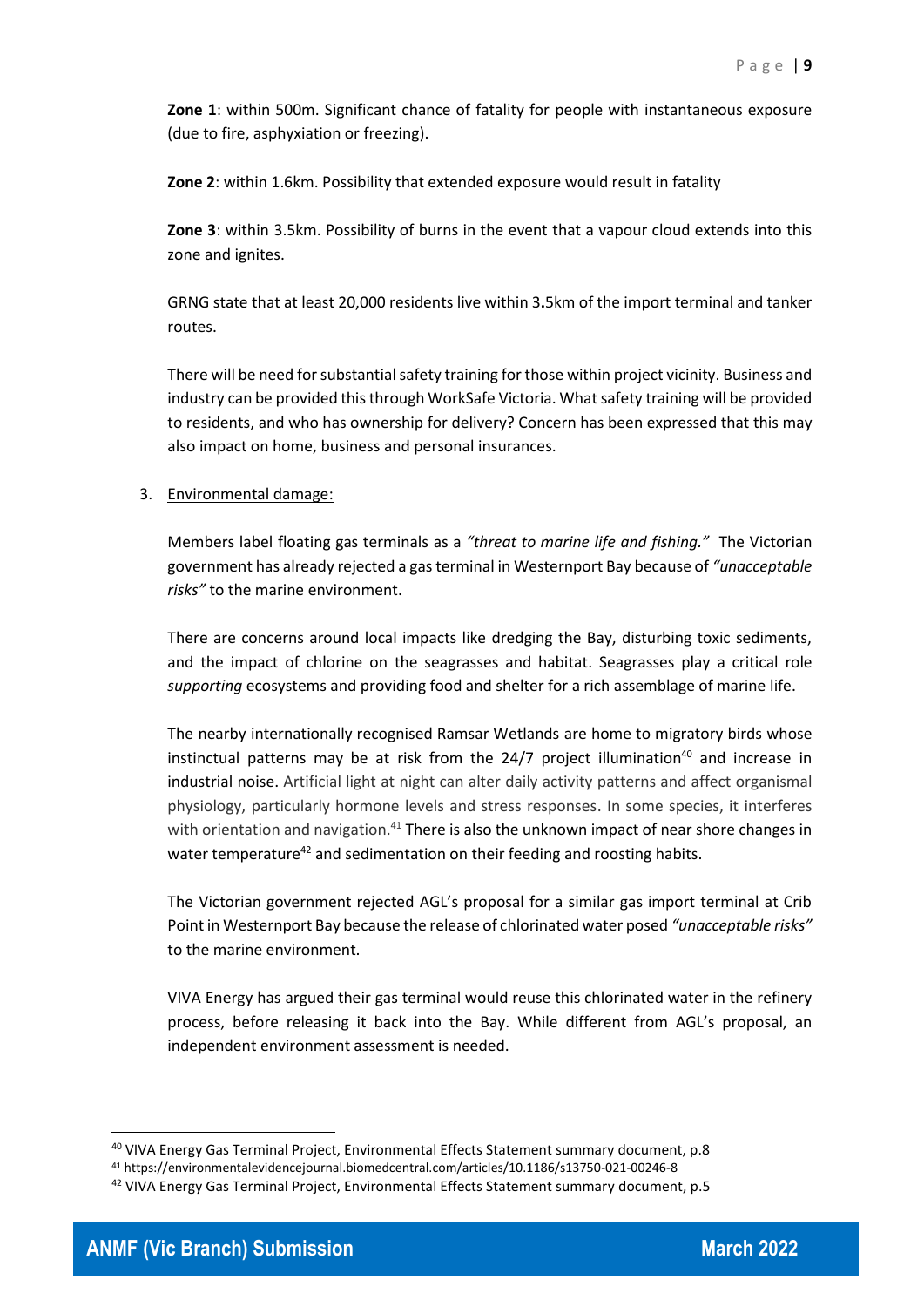4. Other jurisdictions have stringent and restrictive buffer zones. These restrictions, if applied to Corio Bay, would have a large impact on recreational users of the Bay.

### **Demand and supply issues**

### **Victorian Labor initiatives**

ANMF (Vic Branch) notes the investment of the Victorian government in driving energy efficiency and demand management. This includes:

- 1. 100% renewable energy for all Victorian government operations from 2025, including public hospitals and schools.
- 2. Measures targeting households and industry such as:
	- **a.** Victorian Energy Upgrades,
	- **b.** Home Heating and Cooling Upgrades
	- **c.** Energy efficiency upgrades are improving thermal performance
	- **d.** Minimum standards for heating in rental homes
	- **e.** Business Recovery Energy Efficiency Fund

### **Forecasts and modelling**

## **1. Australian Energy Market Operator (AEMO)**

The Australian Energy Market Operator (AEMO) has said that Australia already has the technical capacity for renewables to supply 75% of the electricity in the National Electricity Market (NEM) by 2025, should market and regulatory changes be delivered. <sup>43</sup>

In late March, AEMO released the latest iteration of its Gas Statement of Opportunities (GSOO) indicating that domestic markets are expected to have access to sufficient supplies of gas until at least 2033, contrary to industry predictions of a shortfall, thanks to the accelerated uptake of renewables, the electrification of energy use, and energy efficient measures.

AEMO uses five scenarios to project demand use. The *"step change"* track is considered by stakeholders as the most likely and under latest scenario modelling, AEMO forecasts a drop of 16.8% in annual gas consumption in Victoria by 2026, with peak day demands forecast to reduce by about 18% <sup>44</sup> .

AEMO has said that local gas supply shortfalls would only occur under *"extreme conditions"* when demand reaches extreme highs.<sup>45</sup> There is however the need for rapid shift to electricity, particularly

<sup>43</sup> https://arena.gov.au/blog/75-renewable-nem-possible-by-2025-aemo/

<sup>44</sup> https://www.theguardian.com/australia-news/2022/mar/29/south-east-australia-risks-temporary-gas-shortages-by-2023-winter-energy-review-warns

<sup>45</sup> https://reneweconomy.com.au/switching-to-renewables-is-most-effective-way-to-prevent-gas-shortfalls-aemosays?utm\_source=News+Wrap&utm\_campaign=bb8a4ad1d1-

EMAIL\_CAMPAIGN\_2018\_01\_24\_COPY\_143&utm\_medium=email&utm\_term=0\_4d9b03d80b-bb8a4ad1d1-297451660&mc\_cid=bb8a4ad1d1&mc\_eid=3cc6f51ce5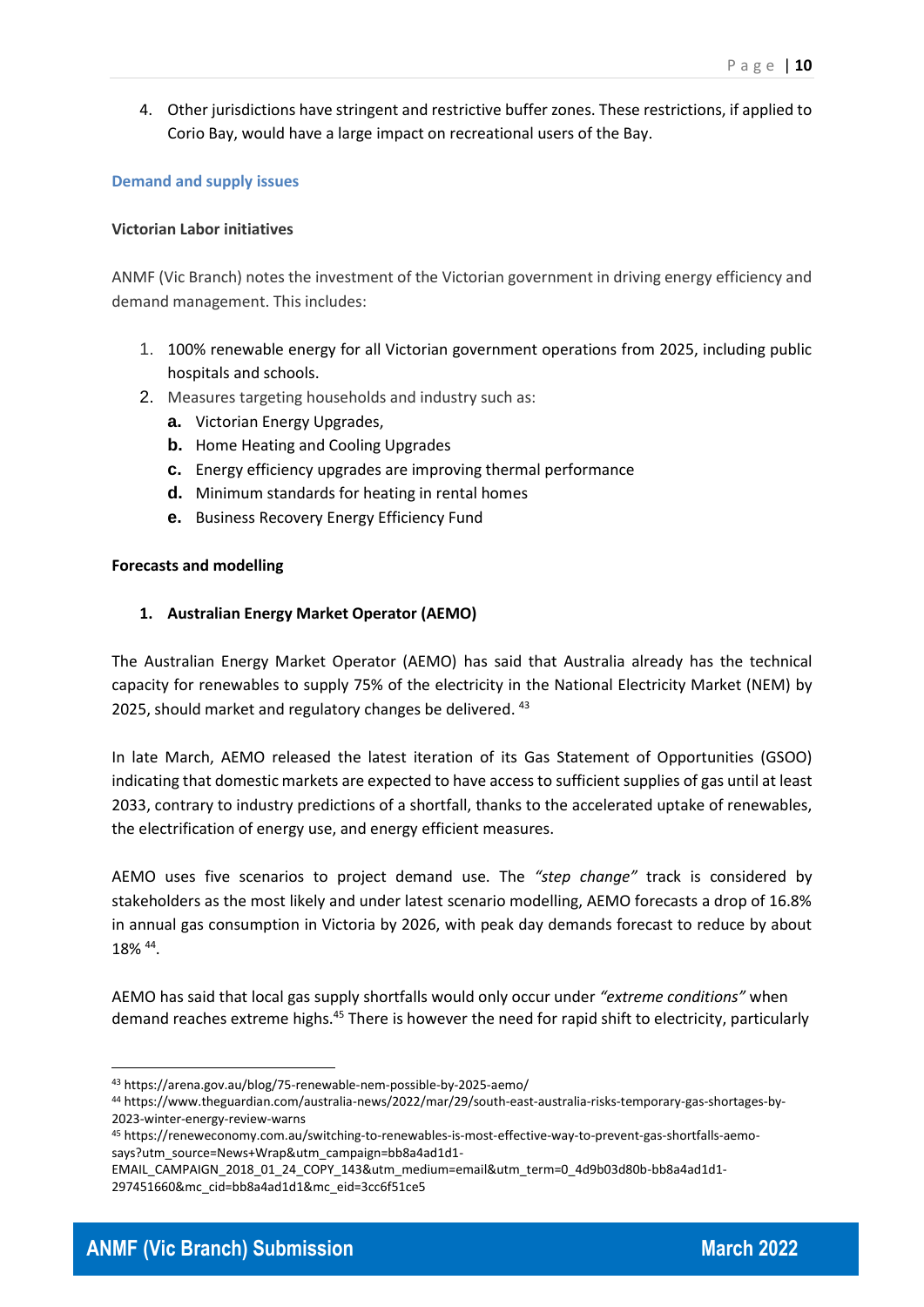for heating, and improved energy efficiency by next winter if we are to avoid the risk of "small, infrequent gas shortfalls under extreme one-in-20 demand conditions."<sup>46</sup>

There is concern that this project of gas supply and infrastructure, may delay progress towards renewable forms of energy through a reduced sense of urgency and acceptance of gas as a viable energy source.

## **2. Environment Victoria modelling**

Environment Victoria commissioned a report<sup>47</sup> that outlines how Victoria can balance gas supply and demand and reduce household bills without opening new gas fields or polluting gas import terminals.

The modelling suggests an underestimation of the impact that energy efficiency programs have on Victoria's annual gas consumption and estimates that Victoria could reduce its annual gas consumption by around half (98 to 113 PJ) by 2030, primarily by:

- a. replacing old gas ducted heating systems (estimated 48 PJ gas reduction)
- b. increasing use of existing air conditioners for space heating (5–15 PJ gas reduction) Measures which target the efficiency of space heating have the highest potential to reduce Victoria's gas-related emissions.<sup>48</sup>
- c. improving building insulation (more than 10 PJ gas reduction) Research from New Zealand has linked retrofitting home insulation with a reduction in hospital admission rates associated with cold weather. 49
- d. replacing gas water heaters with heat pumps (10 PJ gas reduction)

The consultants commissioned by Environment Victoria suggest the Victorian Government could adopt pro–electrification and efficiency measures such as:

- a. Removing government support for fuel switching from electric to gas through amending the Victorian Energy Upgrades activities;
- b. Creating new incentives through the Victorian Energy Upgrades program to drive the replacement of ducted gas heating systems with reverse-cycle airconditioners;
- c. Creating new incentives through the Victorian Energy Upgrades program to drive the replacement of ducted gas heating systems with reverse-cycle airconditioners;
- d. Including heat pumps as acceptable solar hot water systems through amending the Victorian Building Authority Minimum 6–star energy provisions;

<sup>46</sup> https://www.theguardian.com/australia-news/2022/mar/29/south-east-australia-risks-temporary-gas-shortages-by-2023-winter-energy-review-warns

<sup>47</sup> The analysis we commissioned was performed by Northmore Gordon – energy consultants with expertise in energy efficiency and electrification.

The analysis Environment Victoria commissioned was performed by Northmore Gordon – energy consultants with expertise in energy efficiency and electrification.

<sup>48</sup> Sustainability Victoria (2019) ) as cited by Towards 2050: Gas infrastructure in a zero emissions economy, Interim report p.18

<sup>49</sup> Fyfe C et al (2020) as cited by Towards 2050: Gas infrastructure in a zero emissions economy, Interim report p.18